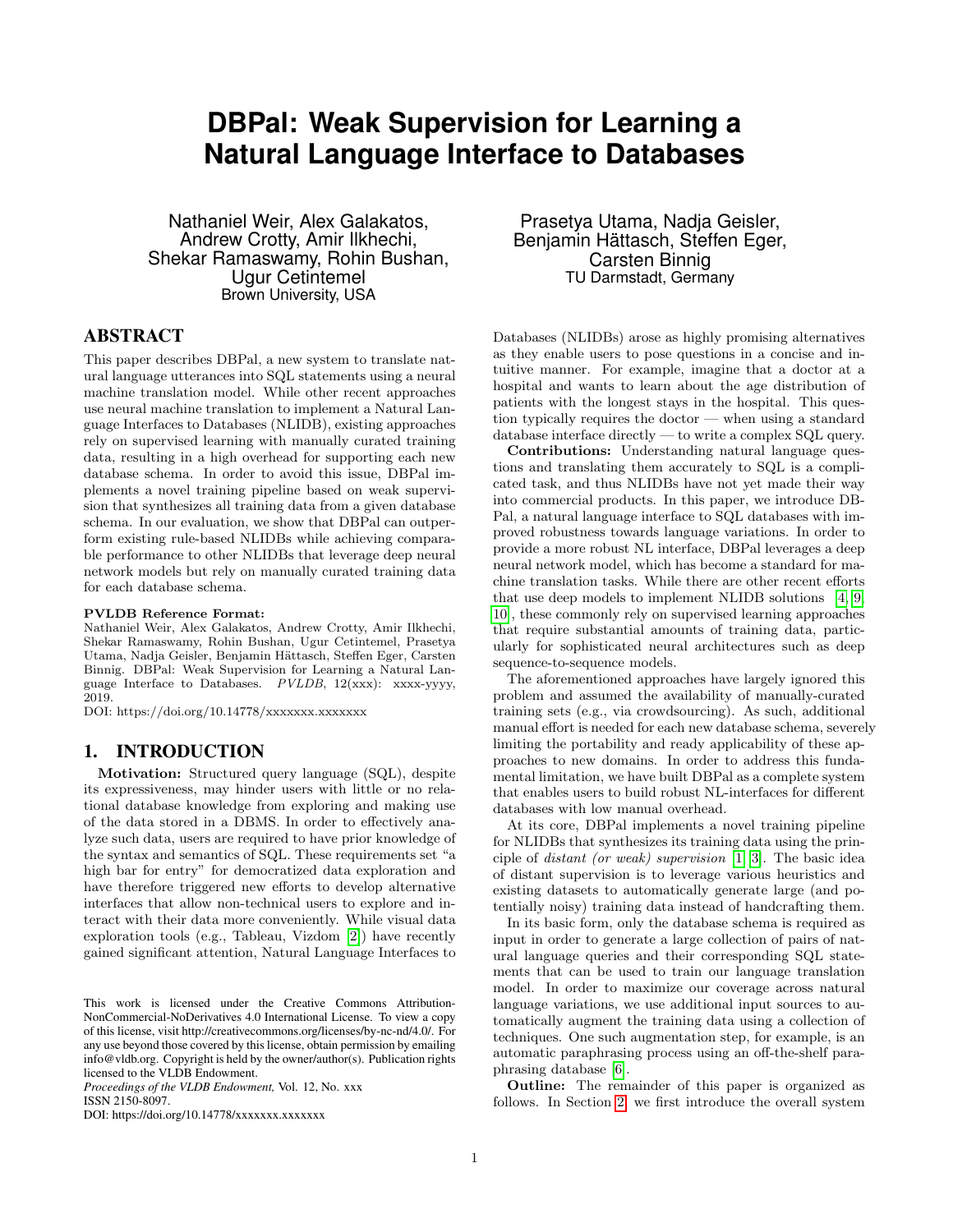architecture of DBPal. Afterwards, in Section [3,](#page-1-1) we describe the details of the novel training pipeline of DBPal based on distant supervision. In order to show the efficiency of DBPal as well as its robustness, we present initial results of our evaluation using benchmarks in Section [4.](#page-2-0) Finally, we describe promising future directions in Section [5.](#page-3-7)

## <span id="page-1-0"></span>2. OVERVIEW

Figure [1](#page-1-2) shows an overview of the architecture of DBPal. At the core of DBPal is a neural machine translation model (i.e., a sequence-to-sequence model).

The most important aspect of DBPal is the novel training pipeline based on weak supervision that automatically generates training data that is used to train the translation model. The basic flow of the training pipeline is shown on the left-hand-side of Figure [1.](#page-1-2) In the following, we describe the training pipeline and focus in particular on the data generation framework. The details of the full training pipeline will be explained in Section [3.](#page-1-1) In the first step, the Generator uses the database schema along with a set of seed templates that describe typical NL-SQL pairs to generate an initial training set of NL-SQL pairs. In the second step, Augmentation, the training data generation pipeline then automatically adds to the initial training set of NL-SQL pairs by leveraging existing general-purpose data sources and models to linguistically modify the NL part of each pair.

Furthermore, the runtime phase is comprised of multiple components such as a Query Preprocessor and a Query Postprocessor as shown on the right-hand-side of Figure [1.](#page-1-2) The pre-processor, for example, is responsible for replacing the constants in the input NL query with placeholders to make the translation model independent from the actual database content and avoid needing to retrain the model if the database is updated. For example, for the input query shown in Figure [1](#page-1-2) "What are the cities whose state is California", the pre-processor replaces "California" by the appropriate schema element using a placeholder "@STATE". The neural model then works on these (so called) anonymized NL input queries and creates output SQL queries, which also contain placeholders. In the example in Figure [1,](#page-1-2) the output of the neural translator is "SELECT \* FROM city WHERE city \_state\_name=@California"). The task of the post-processor is then to replace the placeholders again by the actual constants such that the SQL query can be executed over the database.

## <span id="page-1-1"></span>3. TRAINING PIPELINE

In the following, we describe the training data generation procedure implemented in DBPal, which is at the core of our weakly supervised training pipeline. In this pipeline, an initial instantiation step first generates a simple set of Natural-Language-to-SQL (NL-SQL) pairs for a given schema. Afterwards, an augmentation step that is based on existing language models (e.g., for automatic paraphrasing) generates further linguistic variants for each NL-SQL pair to cover a wider range of linguistic variances of possible natural language questions.

## 3.1 Data Instantiation

The main observation of the instantiation step is that SQL, as opposed to natural language, has a much more limited expressivity. We therefore use query templates to

<span id="page-1-2"></span>

Figure 1: DBPal's Training and Runtime Phase

instantiate different possible SQL queries that a user might phrase against a given database schema such as:

#### Select {Att}(s) From {Table} Where {Filter}

The SQL templates cover a variety of different types of queries from simple SELECT-FROM-WHERE queries to more complex group-by aggregation queries as well as some simple nested queries.

For each SQL template, we define one or more natural language (NL) templates as counterparts for direct translation such as:

#### ${SelectPhrase}$  the  ${Att}(s)$   ${FromPhrase}$   ${Table}(s)$ {WherePhrase} {Filter}

To take into account the expressivity of spoken language compared to SQL, our NL templates contain slots for speech variation (e.g., SelectPhrase, FromPhrase, WherePhrase) in addition to the slots for database items (Tables, Attributes, ...) present in the SQL templates. Then, to instantiate the initial training set, the generator repeatedly instantiates each of our natural language templates by filling in their slots. Table, column, and filter slots are filled using information from the database's schema, while a diverse array of natural language slots are filled using manually-crafted dictionaries of synonymous words and phrases. For example, the SelectPhrase can be instantiated using What is or Show me. Thus, an instantiated NL-SQL pair might look like:

#### NL: Show me the name of all patients with age 20 SQL: SELECT name FROM patient WHERE age=20

An important part of training data instantiation is balancing the number of NL-SQL pairs that are instantiated per template. If we naively replace the slots of a query template with all possible combinations of slot instances (e.g.,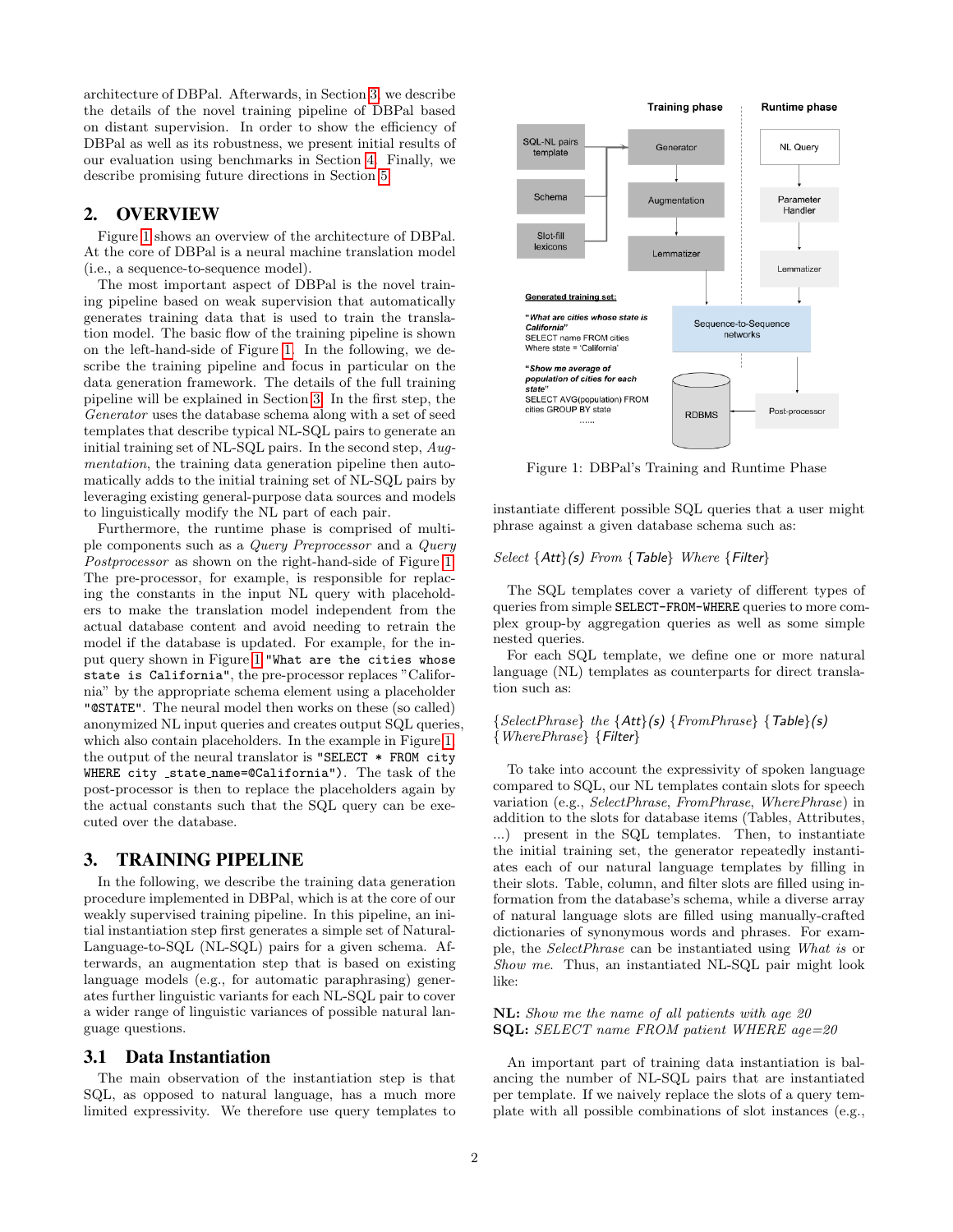all attribute combinations of the schema), then instances that result from templates with more slots would dominate the training set and bias the translation model. An imbalance of instances can result in a biased training set where the model would prefer certain translations over others only due to the fact that certain variations appear more often.

Finally, in the current prototype, for each initial NL template, we additionally provide some manually curated paraphrased NL templates that follow particular paraphrasing techniques as discussed in [\[8\]](#page-3-8), covering categories such as syntactical, lexical, and morphological paraphrasing. Importantly, the paraphrased templates are database independent and can be applied to instantiate the training data for any given schema. Moreover, instantiated paraphrased NL-SQL pairs will still be fed into the automatic paraphrasing that is applied next during automatic data augmentation.

## 3.2 Data Augmentation

In order to make the query translation model more robust to linguistic variation (i.e., how a user might phrase an input NL query), we apply the following augmentation steps for each instantiated NL-SQL pair:

First, we augment the training set by duplicating NL-SQL pairs, by randomly selecting words and sub-clauses of the NL query and paraphrasing them using the Paraphrase Database (PPDB) [\[6\]](#page-3-6) as a lexical resource. An example for this is:

#### Input NL Query:

Show the name of all patients with age @AGE

#### PPDB Output:

demonstrate, showcase, display, indicate, lay

Paraphrased NL Query:

display the names of all patients with age @AGE

PPDB is an automatically extracted database containing millions of paraphrases in 27 different languages. In its English corpus currently used by DBPal, PPDB provides over 220 million paraphrase pairs, consisting of 73 million phrasal and 8 million lexical paraphrases, as well as 140 million paraphrase patterns, which capture many meaningpreserving syntactic transformations. The paraphrases are extracted from bilingual parallel corpora totalling over 100 million sentence pairs and over 2 billion English words.

In the automatic paraphrasing step, we use PPDB as an index that maps words/sub-phrases to paraphrases and replace words/sub-phrases of the input NL query with available paraphrases. For any given input phrase to PPDB, there are often tens or hundreds of possible paraphrases available. For example, searching in PPDB for a paraphrase of the word enumerate which can be used as a part of the question "enumerate the names of patients with age 80", we get suggestions such as list or identify.

Second, another challenge of input NL queries is missing or implicit information. For example, a user might ask for patients with flu instead of patients diagnosed with flu and thus the information about the referenced attribute might be missing in a user query.

Therefore, to make the translation more robust against missing information, we duplicate individual NL-SQL pairs and select individual words/sub-clauses that are removed from the NL query. Similar to paraphrasing, an interesting question is which words/sub-clauses should be removed and

how aggressively the removal should be applied. Currently, we follow a similar approach as the paraphrasing process by randomly selecting words in the NL query and removing them in a duplicate. Again, aggressively removing words from query copies increases the training data size since more variations are generated. On the other hand, however, we again might introduce noisy training data which leads to a drop in translation accuracy.

In order to tune how aggressively we apply removing as well as the other augmentation techniques, we provide parameters for the data generation process. Tuning such parameters is similar to hyper-parameter tuning in machine learning and we therefore plan to explore routes in the future that look at how to automatically tune the data generation parameters.

## <span id="page-2-0"></span>4. INITIAL RESULTS

In the following, we present our initial experimental results with DBPal. In all our experiments, we compare to two baselines: First, we compare against an approach called neural semantic parser (NSP) [\[4\]](#page-3-1), which also leverages a deep model for the translation process. However, unlike DBPal, NSP requires a manual curated training set for each new database schema. As a second baseline, we used NaLIR [\[5\]](#page-3-9), a state-of-the-art rule-based NLIDB that requires no training data to support a new schema.

To evaluate these approaches, we use the GeoQuery benchmark that has already been used to evaluate other NLIDBs [\[7\]](#page-3-10). However, this benchmark does not explicitly test different linguistic variations, which is important to understand for the robustness of an NLIDB. For testing different linguistic variants, we curated a new benchmark as part of this paper that covers different linguistic variations for the user NL input and maps it to an expected SQL output. The benchmark is available online  $<sup>1</sup>$  $<sup>1</sup>$  $<sup>1</sup>$ .</sup>

#### 4.1 Exp. 1: Overall Results

We evaluated the performance of all NLIDB systems in terms of their accuracy, defined as the number of natural language queries translated correctly over the total number of queries in the test set. Correctness is determined by whether the yielded records from a query's execution in the RDBMS contain the information that is requested by the query intent. The correctness criteria is relaxed by also considering execution results that consist of supersets of the requested columns to be correct. We argue that in practice, users are still able to retrieve the desired information by examining all columns of returned rows. Table [1](#page-3-11) summarizes the accuracy measures of all NLIDB systems on the two benchmark datasets using this correctness criterion.

First, we can see that DBPal outperforms NaLIR which requires no manual effort to support a new database. NaLIR relies heavily on user feedback in case NaLIR does not automatically find a valid SQL translation. For comparison, we thus ran the NaLIR implementation in the non-interactive as well as the interactive setting, where we provide perfect feedback from users (i.e. users always make the correct choices if NaLIR asks for feedback). As seen in our experiments, with interactive feedback, we see a slight increase in accuracy; however, NaLIR often fails in the initial translation

<span id="page-2-1"></span><sup>1</sup> [https://datamanagementlab.github.io/](https://datamanagementlab.github.io/ParaphraseBench/) [ParaphraseBench/](https://datamanagementlab.github.io/ParaphraseBench/)